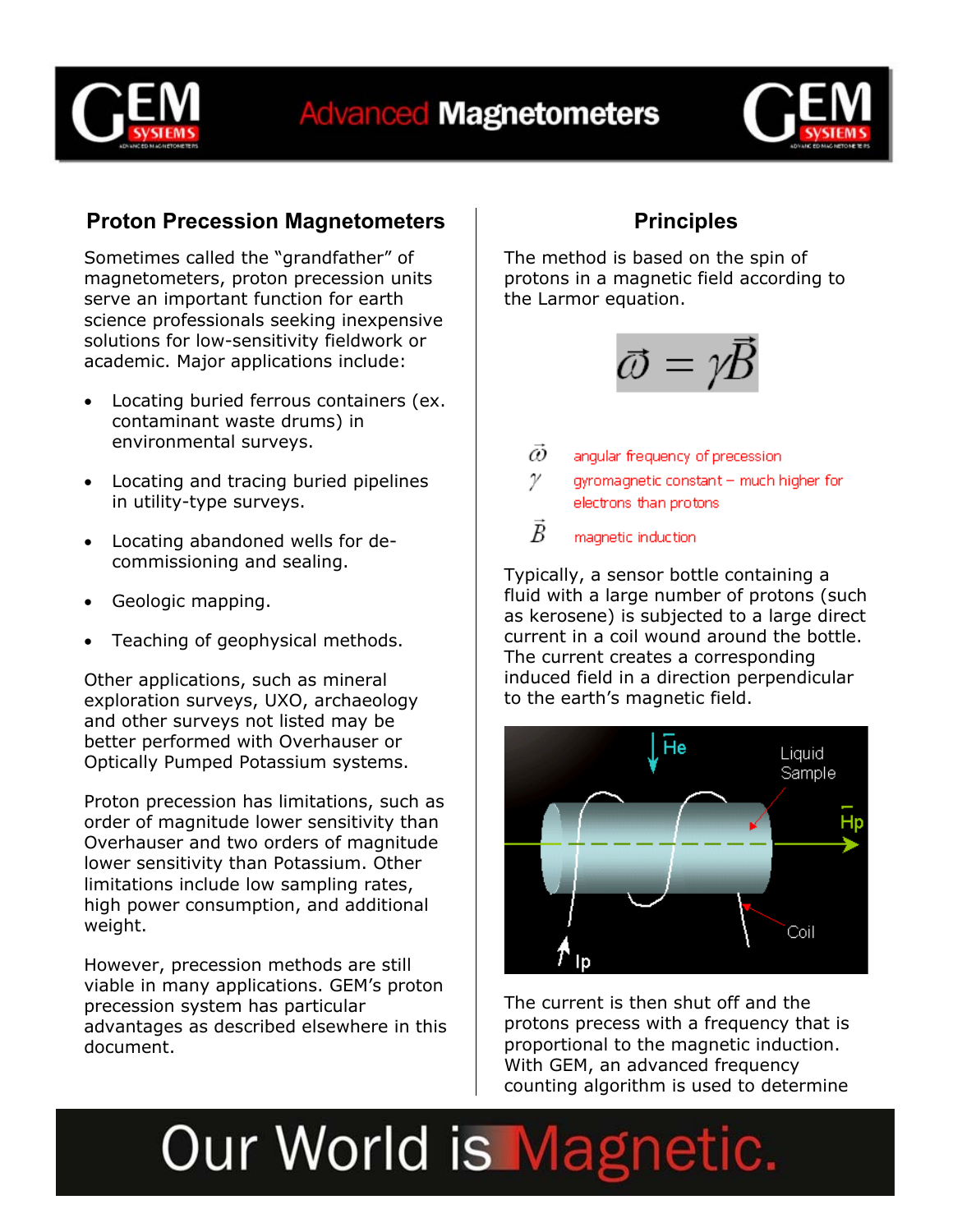



the magnetic intensity with an accuracy that is unmatched by other systems.

When choosing a proton precession system, we recommend that you carefully consider the system specifications on an equivalent footing to ensure that you are obtaining the maximum value for your

investment. The following table compares specifications for different manufacturers.

*Note that manufacturers are not named explicitly as GEM's practice is to maintain integrity and ethical practice in its customer-focused communications.*

| <b>Specification</b>         | <b>GEM GSM-19T Family</b> | Other 1              | Other 2                    |  |  |  |  |  |
|------------------------------|---------------------------|----------------------|----------------------------|--|--|--|--|--|
| <b>Configuration Options</b> | 15                        | 10                   | 2                          |  |  |  |  |  |
| Cycle Time                   | 999 to 0.5 sec            | 2, 1, 0.5 sec        | 999 to 1.5 sec             |  |  |  |  |  |
| Environmental                | -40 to 60 ° Celsius       | -40 to 60 ° Celsius  | -20 to 50 ° Celsius        |  |  |  |  |  |
| <b>Gradient Tolerance</b>    | 7,000 nT/m                | ?                    | 1000 nT/m                  |  |  |  |  |  |
| <b>Magnetic Readings</b>     | 299,593                   | 140,000              | 5,700                      |  |  |  |  |  |
| Operating Range              | 10, 000 to 120,000 nT     | 20,000 to 110,000 nT | 20,000 to 90,000 nT        |  |  |  |  |  |
| Power                        | 12 V @ 0.62 A             | 12 V @ 0.65 A        | 9 - 1.5 "D" Cell Batteries |  |  |  |  |  |
| Sensitivity                  | 0.1 nT @ 1 sec            | 0.1 nT @ 2 sec       | $0.1$ nT $@$ ? sec         |  |  |  |  |  |
| Weight (Console/Sensor)      | 3.2 Kg                    | 3.45 Kg              | 4.5 Kg                     |  |  |  |  |  |
| <b>Special Capabilities</b>  |                           |                      |                            |  |  |  |  |  |
| Automatic Grid Setup         | Yes                       | <b>No</b>            | <b>No</b>                  |  |  |  |  |  |
| <b>Integrated GPS</b>        | Yes                       | No                   | <b>No</b>                  |  |  |  |  |  |
| Internet Upgrades            | Yes                       | No                   | No                         |  |  |  |  |  |
| Simultaneous Grad            | Yes                       | Yes                  | No                         |  |  |  |  |  |
| Warranty                     | 2 Years                   | 1 Year               | 1 Year                     |  |  |  |  |  |
| <b>Waypoint Navigation</b>   | Yes                       | No                   | <b>No</b>                  |  |  |  |  |  |
| <b>Waypoint Programming</b>  | Yes                       | No                   | No                         |  |  |  |  |  |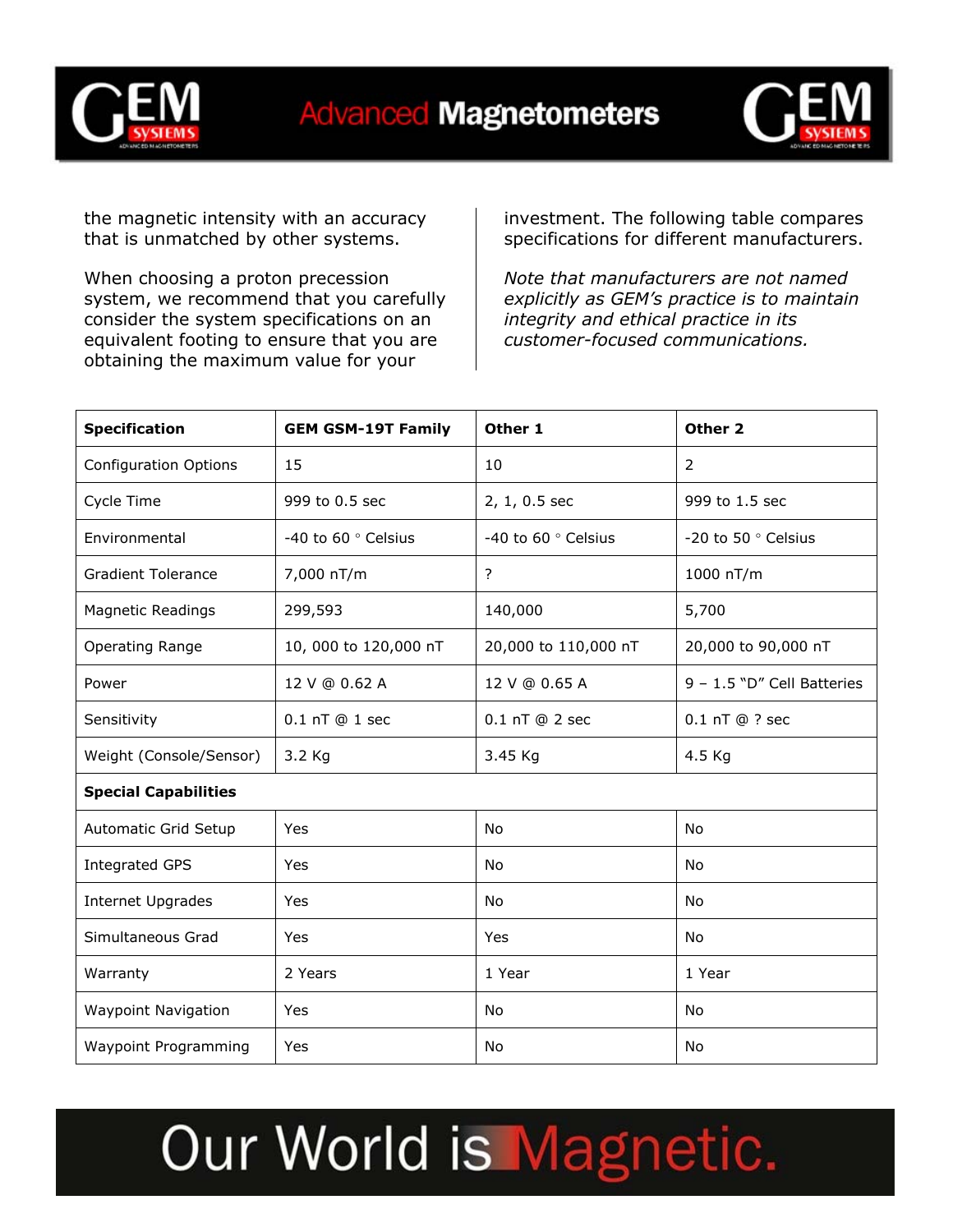



### **Configuration Options**

GEM has 15 configurations that are constructed from 5 basic building blocks, including mag, grad, vlf, mag/vlf, and grad/vlf. Each of these building blocks can be augmented with GPS and / or "Walking" mode.

The "Walking" mode is a mode that simulates the high-density coverage provided in airborne surveys. The operator advances to a station and takes a reading. When the data is dumped from the unit, the system automatically interpolates intervening values.

### **Cycle Time**

Cycle time is an important parameter as it controls survey efficiency. GEM has a basic mode (GSM-19T) that cycles from 999 to 3 seconds – this mode requires the operator to stop to take a measurement.

Alternately, an enhanced version (GSM-19TW) enables the operator to acquire data much faster in "Walking" mode.

#### **Environmental**

The test of an instrumentation system is its robustness in temperature extremes. The GSM-19T proton precession unit has been used around the world.

It is fully experienced in environmentally challenging settings, ranging from harsh polar climates to the steaming jungles of equatorial countries to dry deserts.

### **Gradient Tolerance**

Gradient tolerance is key when operating in areas where magnetic fields vary rapidly (either due to geology or to the presence of cultural objects or ferrous debris).

Comparative tolerance is especially high for GEM's system. Note that where *very* high gradients are encountered, it may be desirable to consider Overhauser or Optically Pumped Potassium instruments.

### **Magnetic Readings**

In 2001, the v6.0 system was launched. It includes standard 4 Mbyte memory that can be upgraded in 4 Mbyte increments to a maximum of 32 Mbytes.

When choosing your magnetometer, gradiometer or base station solution, it is important to make sure that you will have enough memory to make it through a day's surveying without interruption. The GSM-19T is designed with this objective in mind.

#### **Operating Range**

Operating range should be sufficient to enable you to take readings wherever you are operating. GEM's proton precession is the highest rated system.

Please note that precession systems may still have problems in equatorial regions due to the inherent physics. To learn about advantages of Overhauser, access:

www.gemsys.on.ca/Quantum/Exploration/Prospecti ng%20in%20Low%20Magnetic%20Latitudes.htm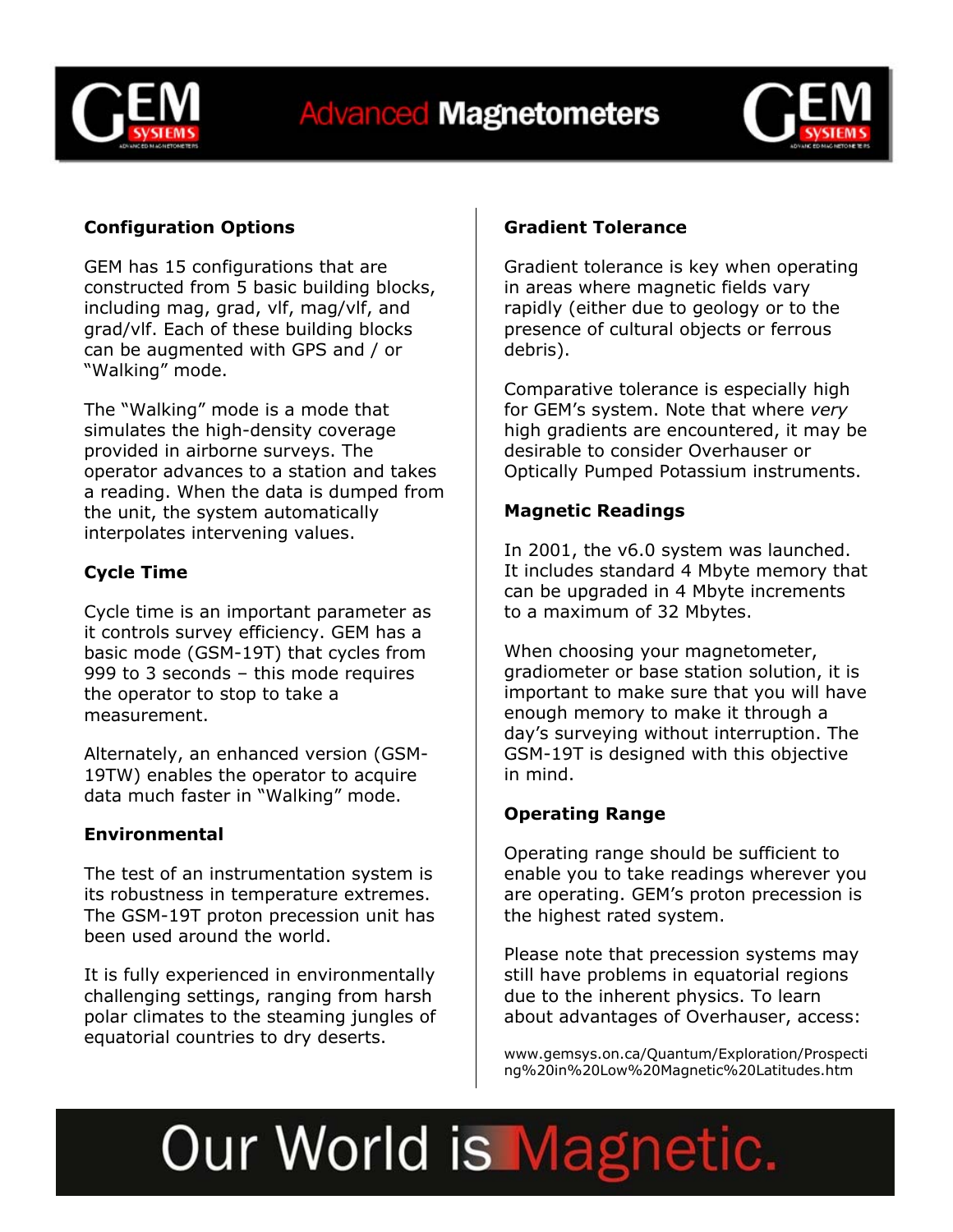



### **Power Consumption**

High power consumption is one of the limitations of proton precession systems. In fact, about 99% of the DC current applied for polarization is dissipated as heat energy. This high power need is one of the reasons that systems are heavier than Overhauser instruments (i.e. more batteries are required).

However, proton precession systems will still perform well for many applications; GEM offers the lowest power consumption available; meaning that field time is prolonged as long as possible.

### **Sensitivity**

Sensitivity is a statistical value indicating relative uncertainty of repetitive readings of the same magnetic field intensity. It is defined as r.m.s. (root - mean - square) value per square root of a unit of bandwidth  $(Hz^{1/2})$ . For example, a sensitivity of 1 pT /  $Hz^{1/2}$  means 1 pT r.m.s. (about 3 - 4 pT peak-to-peak depending on the character of the noise) will be a scatter of readings about any "etalon" (fixed value) of the applied magnetic field per 1 Hz of measurement bandwidth.

The sensitivity of quantum units is determined by the signal-to-noise ratio obtainable from its sensor, the spectral line width on which it operates and on the gyromagnetic constant, in accordance with the following equation:

$$
\Delta B = k \; \Gamma / \; \gamma_n \; S_n
$$

where k is a constant of proportionality,  $\Gamma$ is the spectral line width,  $\gamma_n$  is the gyromagnetic constant and  $S_n$  is the signal-to-noise ratio.

Any well-designed magnetometer's readings will eventually be limited by a noise level that cannot practically be suppressed any further: Sensor thermal noise is typically the limiting factor in the case of Proton and Overhauser magnetometers.

The following diagram shows the sensitivity of GEM's proton (GSM-19T), Overhauser (GSM-19) and potassium (GSMP-40) systems. Each system has its own characteristic "sensitivity" envelope defined by sample interval.



Note that the proton sensitivity at 0.5 seconds is 0.5 nT, and is cut-off at 0.25 nT for illustrative purposes.

#### **Weight**

Proton precession weight is primarily a function of battery weight– a reflection of the high power consumption for DC polarization.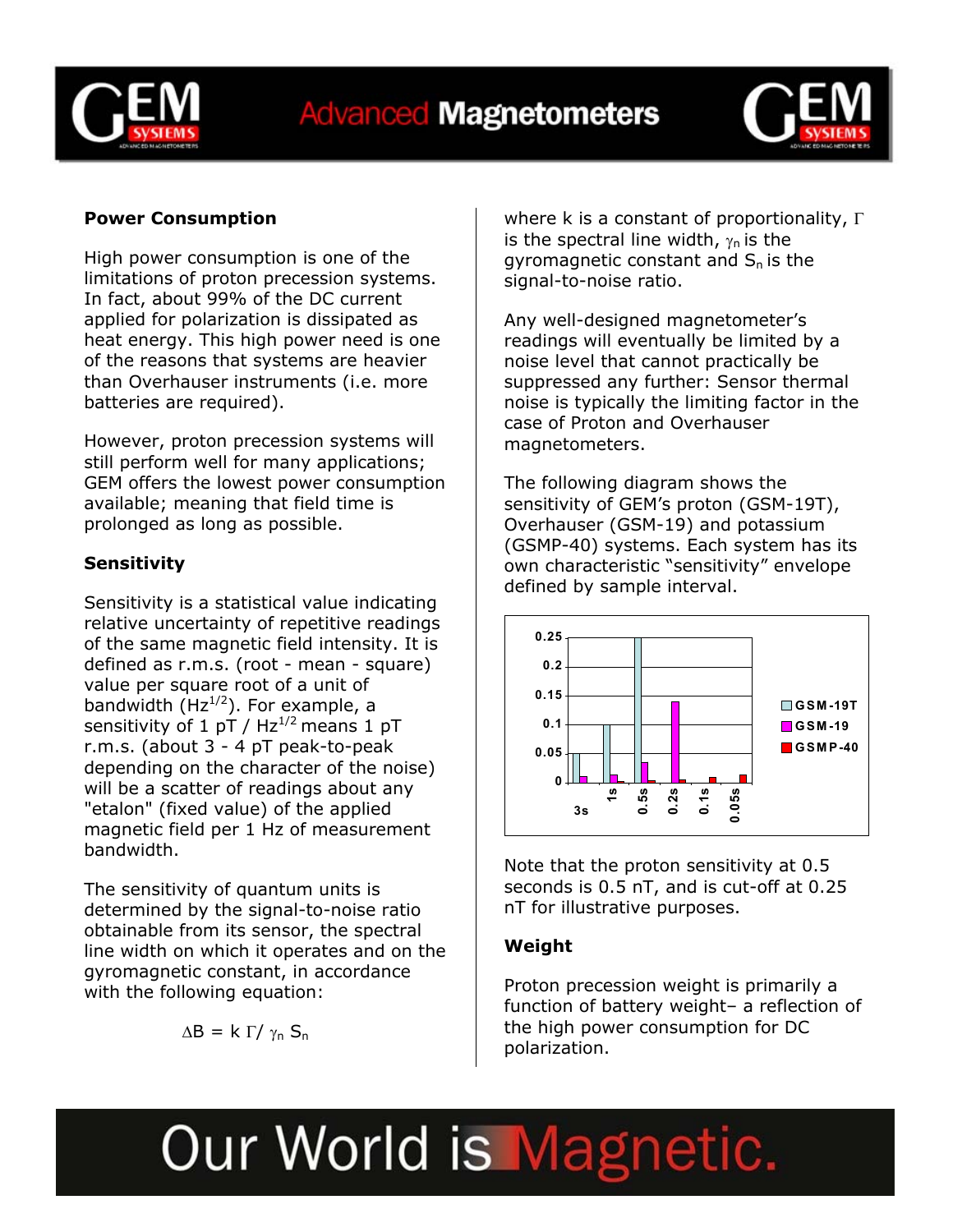



### **Automatic Grid Setup**

The automatic grid setup capability delivers efficiency in defining your survey. To use this option, you access the corresponding menu and enter the starting and finishing points of your first line, and a direction (clockwise or counter clockwise).



The system then automatically generates a survey grid of 500 lines. You can use as many or as few lines as required to complete your survey.

### **Integrated / External GPS**

With precise GPS positioning comes the ability to significantly speed up surveys and to acquire reliable information for decision-making.

Integrated GPS is an attractive option in GEM's proton precession systems – minimizing the potential for damage to GPS components and minimizing the physical size of units for reduced shipping costs. Where sub-metre resolution is required, GEM also provides an external

GPS with on-board corrections for realtime DGPS using WAAS or subscription services.



### **Internet Upgrades**

Imagine that your manufacturer has the ability to deliver the latest technology to your magnetometer via periodic web updates. Now envision the money you will save – no shipping costs to have the latest modifications or to add functionality to your unit. GEM provides these benefits as a standard feature in all its proton precession magnetometers.

### **Simultaneous Gradiometer**

Gradiometer configurations deliver a number of advantages for near surface and deeper work, including resolution of shallower targets as well as the ability to acquire data without performing diurnal surveys (other benefits are described in www.gemsys.ca/Quantum/Technology/Gr adiometer%20Advantages.htm).

It's important, however, to have sensors recording at exactly the same time – particularly if the system is to be used for diurnal corrections or in areas of high